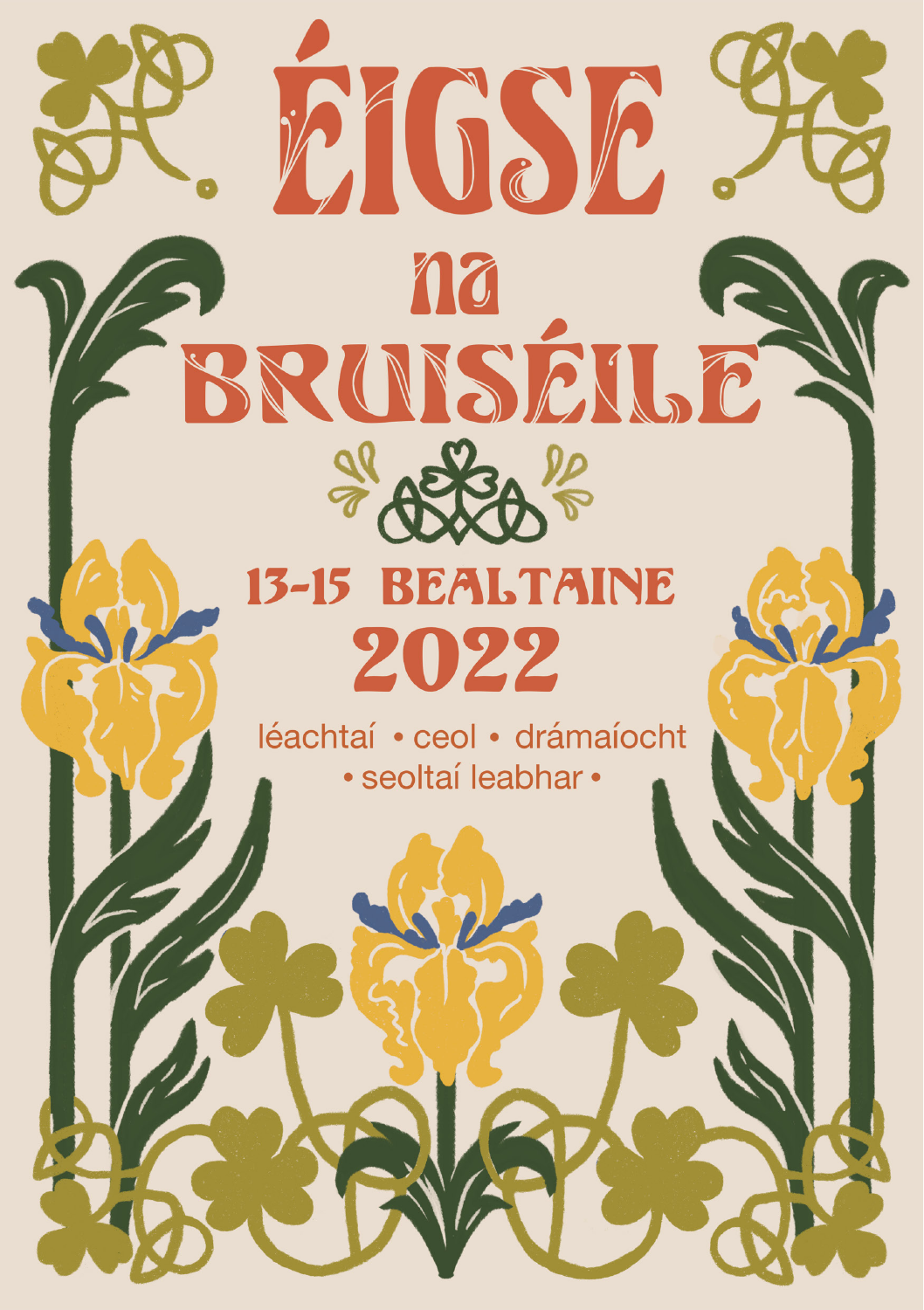





## Dé haoine 13 Bealtaine

#### **Léacht Oscailte na hÉigse 19:00**

'Ar Deoraíocht i Lobháin: Ceárta agus Cliabhán na Saíochta Dúchais' leis an Ollamh Emeritus Mícheál Mac Craith

Fear an Tí: Tomaí Ó Conghaile Focal Fáilte: An tAmbasadóir Kevin Conmy

*@ Ambasáid na hÉireann, Rue Froissart 50, 1040*

#### **Seisiún na hAoine 20:00**

Ceol agus amhráin le Claire Nic Ruairí, Ciarán Ó Ceallaigh agus Seán Ó Gallchobhair

*@ Siendas, Place Jourdan 26, 1040*

## Dé Sathairn 14 Bealtaine

### **11:00**

### **Súil ar Lámhscríbhinní Gaeilge ón 17ú Céad \***

Cuairt ar an mbailiúchán le Carolien Mertens

*@ Leabharlann Ríoga na Beilge (KBR), Mont des Arts 28, 1000*

#### **Fontenoy: ó Bhlár an Chatha go dtí an tÚrscéal 15:00**

Ócáid liteartha le Liam Mac Cóil Fear an Tí: Diarmuid Johnson

*@ Au Bassin (Salle 'Ginette'), Quai aux Briques 74, 1000*

*\* Is líon spásanna teoranta atá ann le haghaidh na cuairte ar an Leabharlann Ríoga mar sin ní mór ríomhphost a sheoladh chuig eolas@eigse.be faoin 5 Bealtaine chun d'áit a chur in áirithe.*



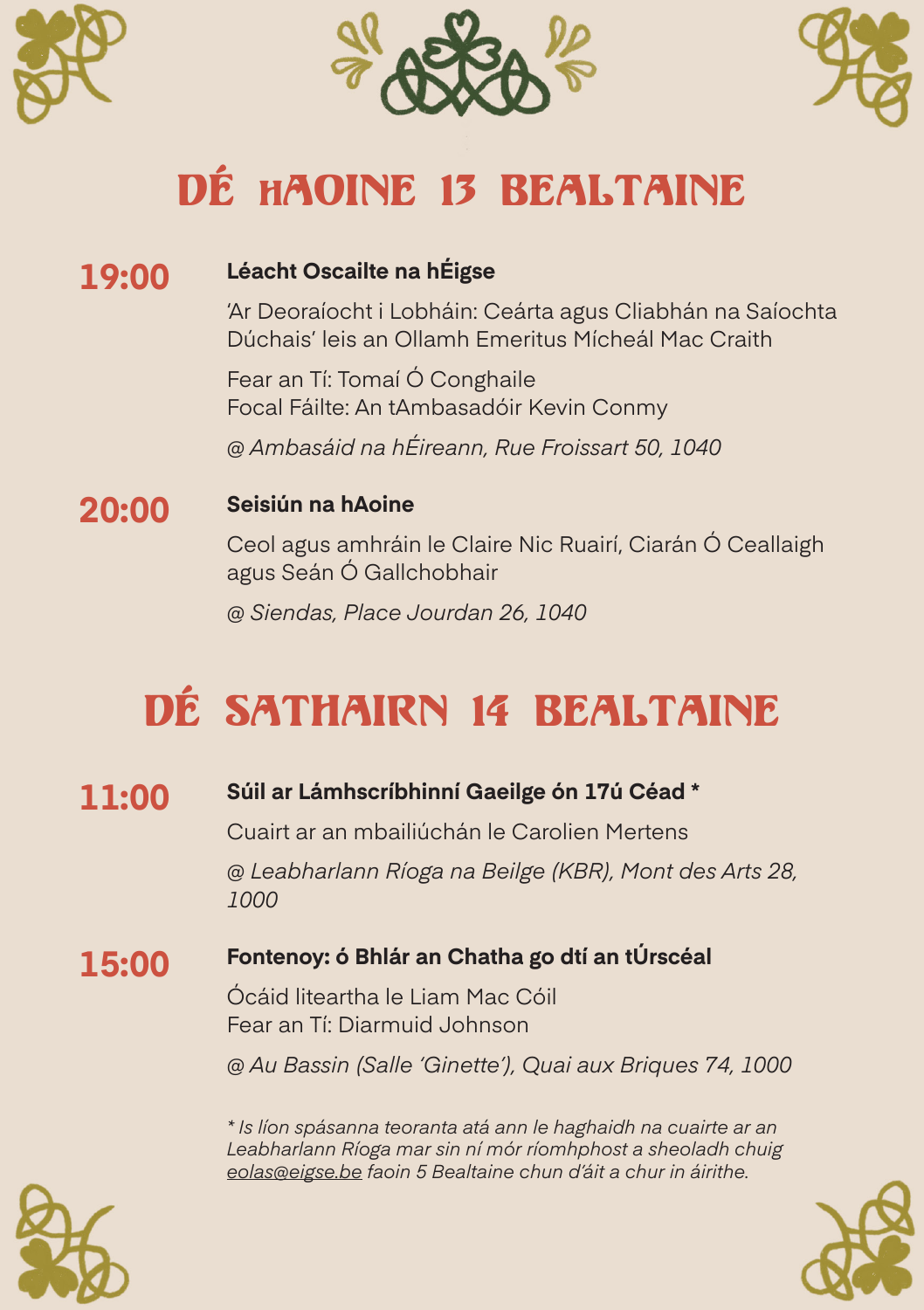





#### **Auguste sa Chathair 16:30**

Radharc ó dhráma nuascríofa le Rua Breathnach, faoi stiúir Rémi Beelprez, le Graziella Boggiano

Bean an Tí: Shanna Ní Rabhartaigh

*@ Au Bassin (Salle 'Ginette'), Quai aux Briques 74, 1000*

**I ndilchuimhne ar Éabha Rosenstock**

#### **Éire agus an Bheilg d'aon ghuth 20:00**

Ceolchoirm i nGaeilge, Pléimeannais agus Vallúinis le Doimnic Mac Giolla Bhríde, Frances Morton, Raphaël De Cock agus Liam Ó Ceallaigh

*@ Au Bassin (Salle 'Ginette'), Quai aux Briques 74, 1000*

## Dé domhnaigh 15 Bealtaine

### **14:00**

### **Seoladh Leabhair na hÉigse**

'*Pobal na Gaeilge: Daonra, Institiúidí, Stádas, agus Cumhacht*' leis an Dr Pádraig Ó Laighin, á sheoladh ag an Dr Seán Ó Riain

Bean an Tí: Úna O'Connor

*@ Café Béguin (thuas staighre), Place du Samedi 12A, 1000*

#### **An Seisiún Clabhsúir 16:00**

le ceoltóirí áitiúla na Bruiséile

*@ Joran – Cidrothèque, Jacques Jansen 3, 1030*